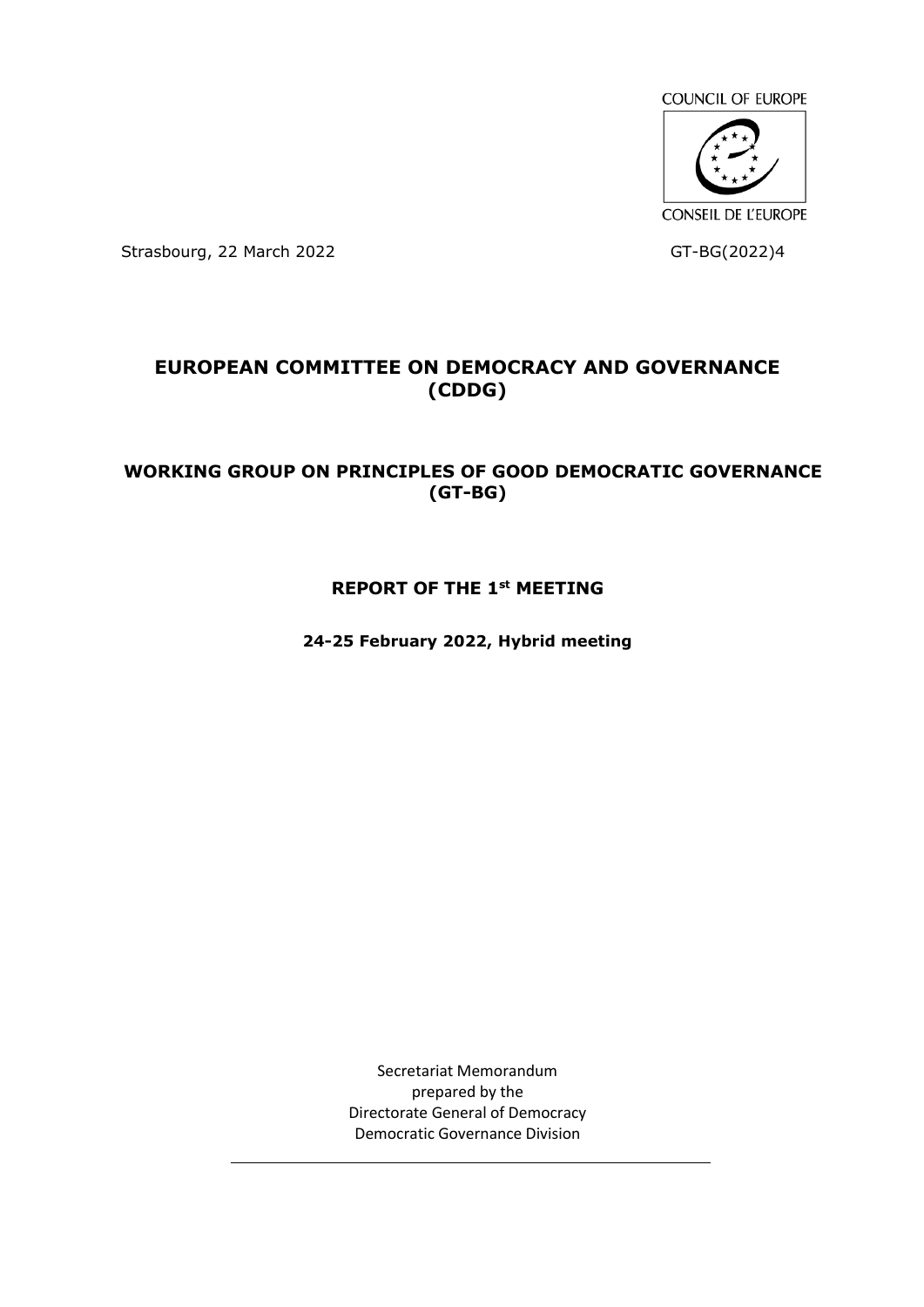# **1. Opening of the meeting**

Mr Dan Popescu, Head of Democracy and Governance Department opened the meeting and welcomed the members of the working group. Mr Popescu expressed his confidence that the CDDG would be able to finalise the task of drafting a recommendation on good democratic governance at all levels by the end of the year, given the fact that the CDDG would be able to draw on 15 years of experience with the 12 Principles of Good Democratic Governance at local level.

The members introduced themselves in a tour de table. The list of participants can be found in Appendix I.

# **2. Election of Chair and Vice-Chair**

Mr Peter Andre, Austria, was elected Chair and Ms Siobhan Smyth, United Kingdom, was elected Vice-Chair, both by acclamation.

## **3. Adoption of the agenda**

The agenda was adopted as it appears in Appendix II.

# **4. Terms of reference**

The Secretariat provided information on the [terms of reference](https://rm.coe.int/gt-bg-terms-of-reference-2777-4142-0037-v-1/1680a56b52) of the working group, its working methods and timetable. Participation in the working group was open to all member States, however, expenses would be covered only for one expert from each of the 10 countries listed in the terms of reference. The working group is invited to make use of available technologies especially for a possible additional meeting to be held online with the aim to present a final draft to the CDDG by the end of the year.

One of the United Kingdom experts stressed that the draft recommendation was a significant move into the field of democracy and that the recommendation could make a substantial contribution to the work of the Council of Europe in this field.

# **5. Drafting a recommendation for the Committee of Ministers on 12 Principles of good democratic governance**

The Secretariat gave an overview of the preliminary draft proposal of the recommendation, consisting of a preamble, actual recommendation and an appendix (see GT-BG(2022)3). Document GT-BG(2022)2 outlined possible issues for discussion, including among others how to refer to the impact of digital transformation on democracy and governance, how to address aspects possibly related to the separation of powers and concerning the title of the recommendation.

The working group also heard a presentation on the experience with the implementation of the 12 Principles of Good Democratic Governance at local level, and further proposals for the recommendation by Daniele Del Bianco and Ramona Velea, scientific experts.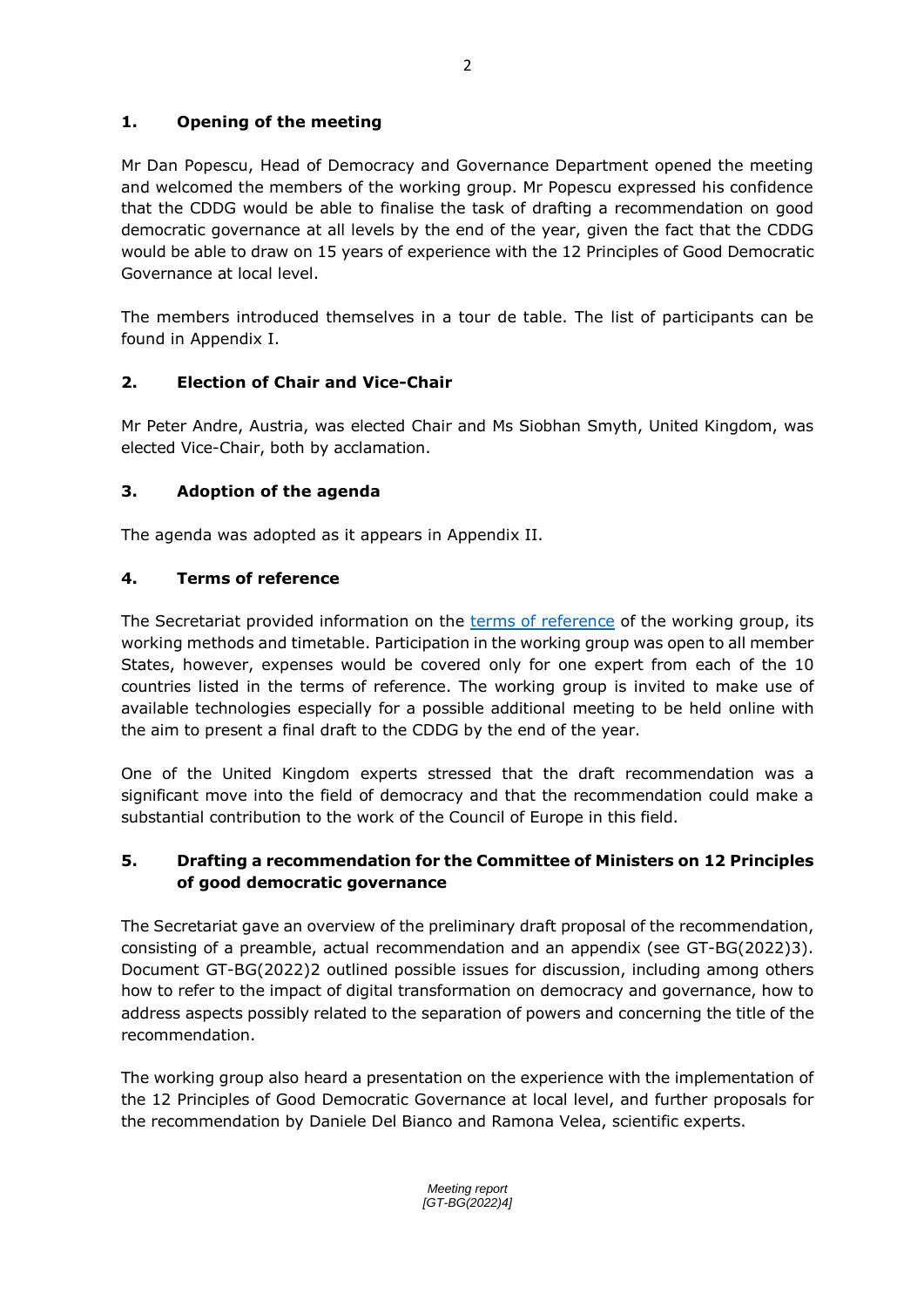They highlighted that the background document GT-BG(2022)3 was based on experience with the implementation of ELoGE in different member States and was supplemented with a semantic analysis of the list of references provided. The framework of the 12 Principles was useful when working with the different levels of government, as it provided a common reference for all, despite differences in competencies.

They presented a possible Appendix to the Recommendation, consisting of detailed elements under each principle with a definition, a rationale and key elements/indicators.

The ensuing discussion centred around questions relating to the purpose of the recommendation; the number, order and scope of principles to be addressed; a definition of good democratic governance; terminology, and possible gaps.

Overall, the working group welcomed the structure of the preliminary draft proposal and suggested that the principles could also be listed in the main body of the recommendation, while the explanation of each principle would be further set out in the appendix. Furthermore, members welcomed a proposal to clarify the terminology by providing a glossary.

Members discussed the appendix, principle by principle, based on presentations by the scientific experts. The purpose of the recommendation was twofold: it would help governments to continually strengthen the good democratic governance they provide to communities and people, while the latter would be informed of what to expect in this regard of those in power. The principles would thus provide a hallmark of well-functioning democracy as well as of effective governance. One of the main questions to be addressed was the interrelation of the principles with, and their added value for multi-level governance.

Members reiterated that the task was to develop principles of general applicability (to all levels). The working group should not seek to 'simply' apply to the national context the 12 Principles, instead it should build on lessons learned from the experience on local and regional level and formulate principles of general applicability for all levels. Therefore, more clarity as to how many and which principles are to be included was needed.

The working group proposed to elaborate a definition of good democratic governance to be included in the preamble, and to possibly refer to issues such as trust, the democratic backsliding, civic space, and the separation of powers in the preamble, too.

The member from Finland suggested to emphasise the links between democracy and economy, to acknowledge the implementation challenges of the Principles and to address ways to promote national uptake.

The working group considered that since the principles are interlinked and mutually reinforcing, they could not be prioritised or ranked. Members suggested to nonetheless develop a proposal to cluster or order the principles with a view to highlight the interrelation of the principles and to increase visibility, communicability and implementation.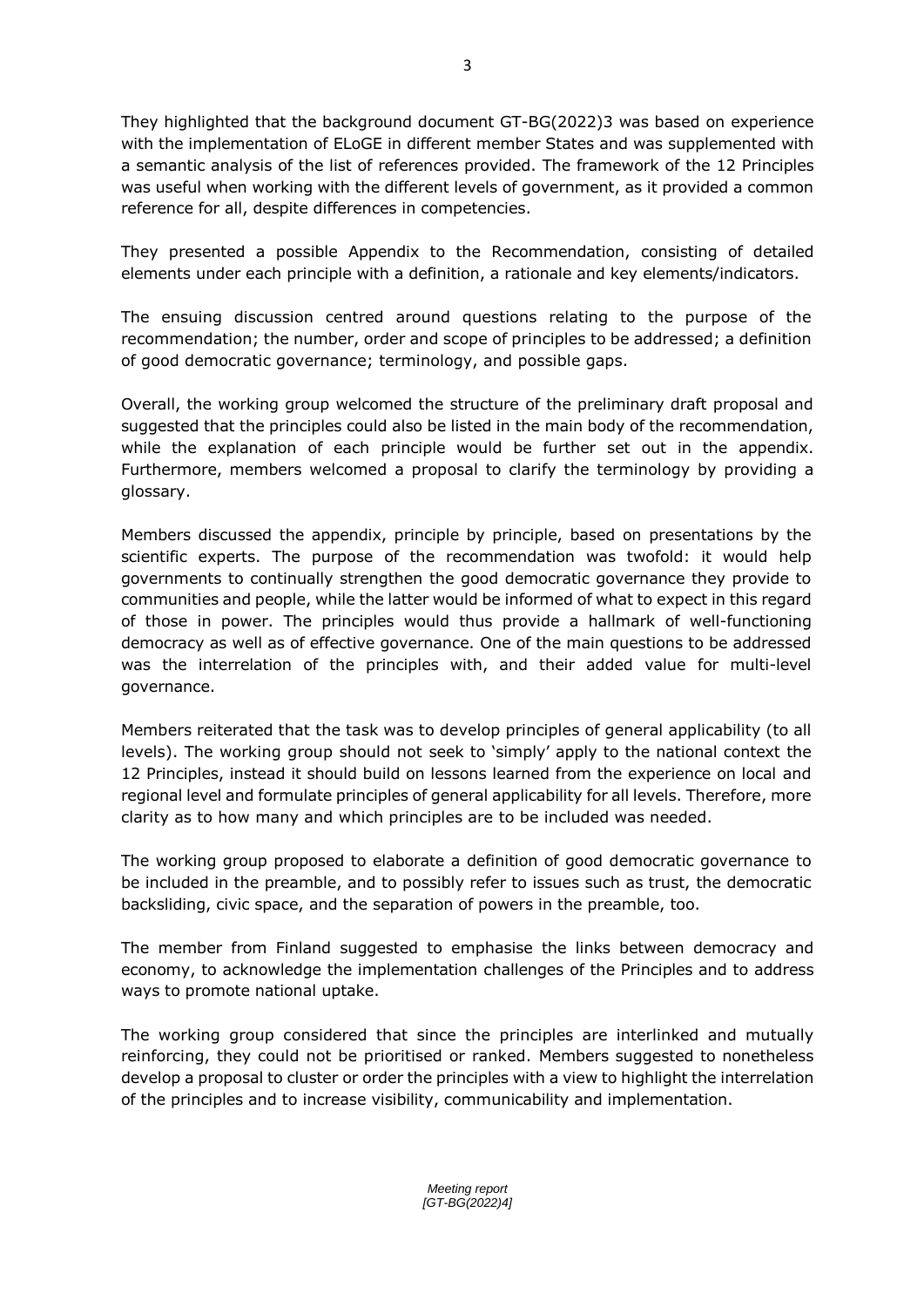The working group also noted the importance of ensuring the principles include Human Rights, Diversity and Inclusion in a broad sense and that appropriate language is used to convey this clearly.

Other key themes that were raised in discussions were multilevel governance including the quality of communication and effective distribution of powers between levels of government, as well as the impact that the principles have in a broader sense: they also do convey and establish the standards that can be expected of governments by their citizens. This wider impact would have to be considered as work progresses.

The representative from CINGO also made some drafting proposals, for example to replace reference to 2022 (page 3, point 4, with "particular upcoming importance that can be referred to...."); to include recent reports by [The Expert Council on NGO Law,](https://www.coe.int/en/web/ingo/expert-council) in particular, the three Thematic Studies of 2021 in the references (page 4, point 6); to add the [UNESCO Recommendation on Ethics of AI,](https://en.unesco.org/artificial-intelligence/ethics) and [FRA, Fundamental Rights and Artificial](https://fra.europa.eu/sites/default/files/fra_uploads/fra-2020-artificial-intelligence_en.pdf)  [Intelligence,](https://fra.europa.eu/sites/default/files/fra_uploads/fra-2020-artificial-intelligence_en.pdf) to the resources on digitalisation (page 17).

All proposals were noted and will be taken into account.

A presentation to be given by a representative of the Economist Intelligence Unit had to be cancelled (and would be rescheduled, if possible), due to unforeseen reasons.

# *Presentations from other Council of Europe bodies*

# *Parliamentary Assembly*

The working group heard a presentation by Ms Sonia Sirtori, Secretary to the Committee on Political Affairs and Democracy. She underlined the timeliness of the work, as all member States are affected in one way or another by democratic backsliding and erosion of trust in public institutions. Ms Sirtori gave a brief outline of the relevant PACE committees addressing issues in the remit of the work of CDDG, mentioning the Committee on Social Affairs, Health and Sustainable Development; the Committee on Legal Affairs and Human Rights and the Committee on the Honouring of Obligations and Commitments by Member States of the Council of Europe (Monitoring Committee). She highlighted that with regards to drafting of the recommendation, the Committee on Political Affairs and Democracy could be the main interlocutor, in particular its Sub-Committee on Democracy, chaired by Mr George Papandreou, Greece.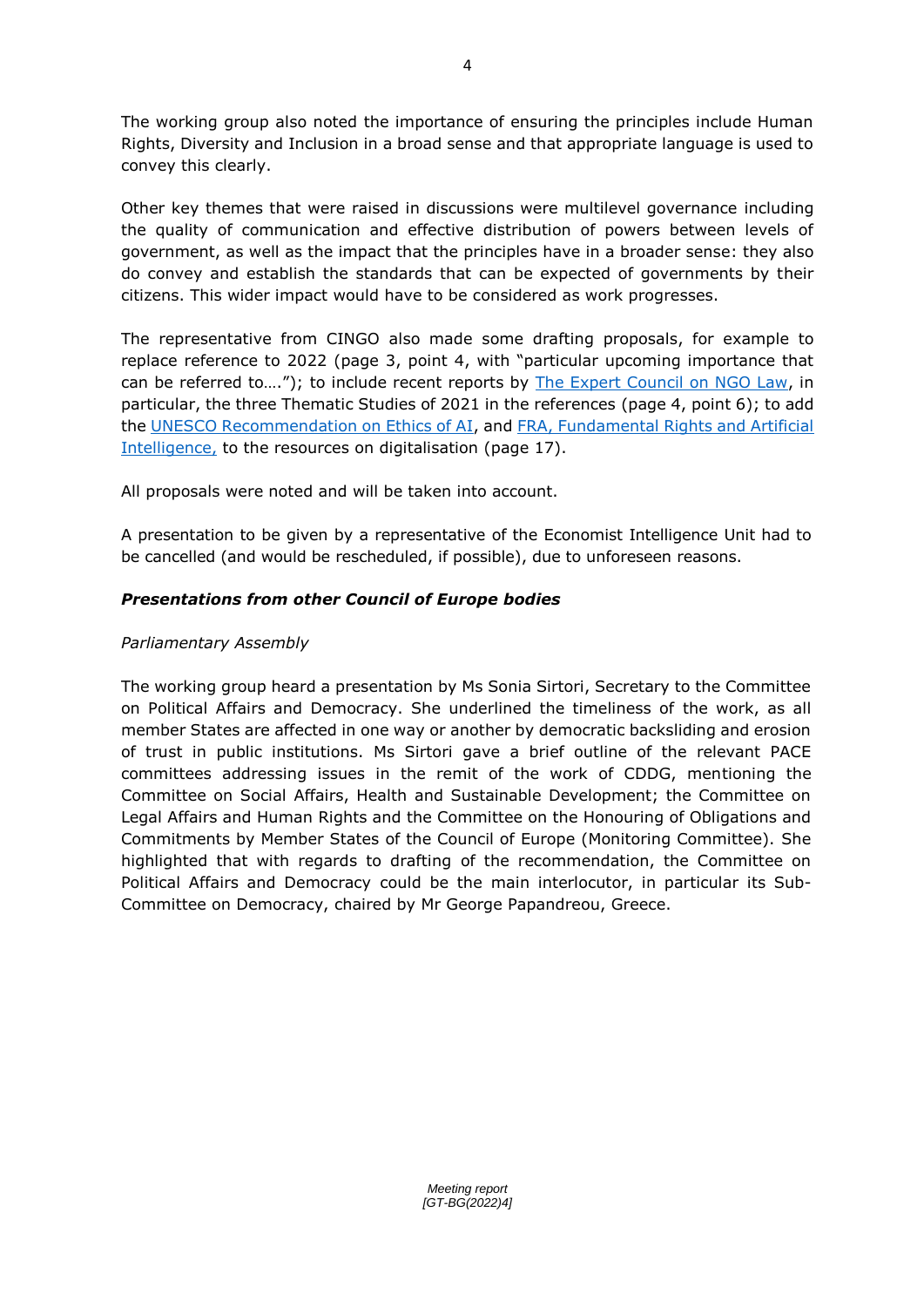Ms Sirtori made suggestions to the effect that the CDDG develops and defines the concept of good democratic governance; to highlight trust as one link between democracy and good democratic governance and to refer to it in the preamble; to include in principle 4 a reference to the Council of Europe's work on access to information (Tromsø Convention) and to data protection; to expand on freedom of voters to form an opinion; and to draw on the Recommendation CM/Rec(2007)7 of the Committee of Ministers to member states on good administration and on Art. 41 from the EU Charter on Fundamental Rights, as well as the work of the Fundamental Rights Agency in general.

Overall, Ms Sirtori reiterated the readiness of PACE committees to contribute to the development of the recommendation. The Sub-Committee on Democracy would be submitting to the Secretariat a list with relevant resources to be included in the list of references.

# *Venice Commission*

The working group also heard a presentation by Oliver Kask, Judge, Substitute member of the Venice Commission, President of the National Election Commission of Estonia. Mr Kask highlighted relevant work by Venice Commission, in particular with regards to principles of the rule of law and elections. The Venice Commission would be providing the Secretariat with a list of relevant resources to be included in the list of references.

## *Congress of Local and Regional Authorities*

In addition, the working group heard an address from Roman Chlapak, Secretary of the Governance Committee. Mr Chlapak mentioned several relevant Congress standards, documents, and reports, including the Charter of local Self-Government, European Code of Conduct, and other references, to be provided to the CDDG Secretariat.

## **3. Conclusions**

It was agreed that the experts would revise, and the Secretariat finalise the proposal in line with the discussion and detailed feedback received. Furthermore, the Secretariat would also gather additional resources to be included in the list of references. Members would have an opportunity to comment on the revised draft in writing. The latter would thereafter be reviewed by the Bureau meeting in March and then discussed at the  $15<sup>th</sup>$ CDDG plenary meeting on 21-22 April 2022.

## **4. Other business**

The working group heard a presentation on the experience with the implementation of ELoGE in the Slovak Republic.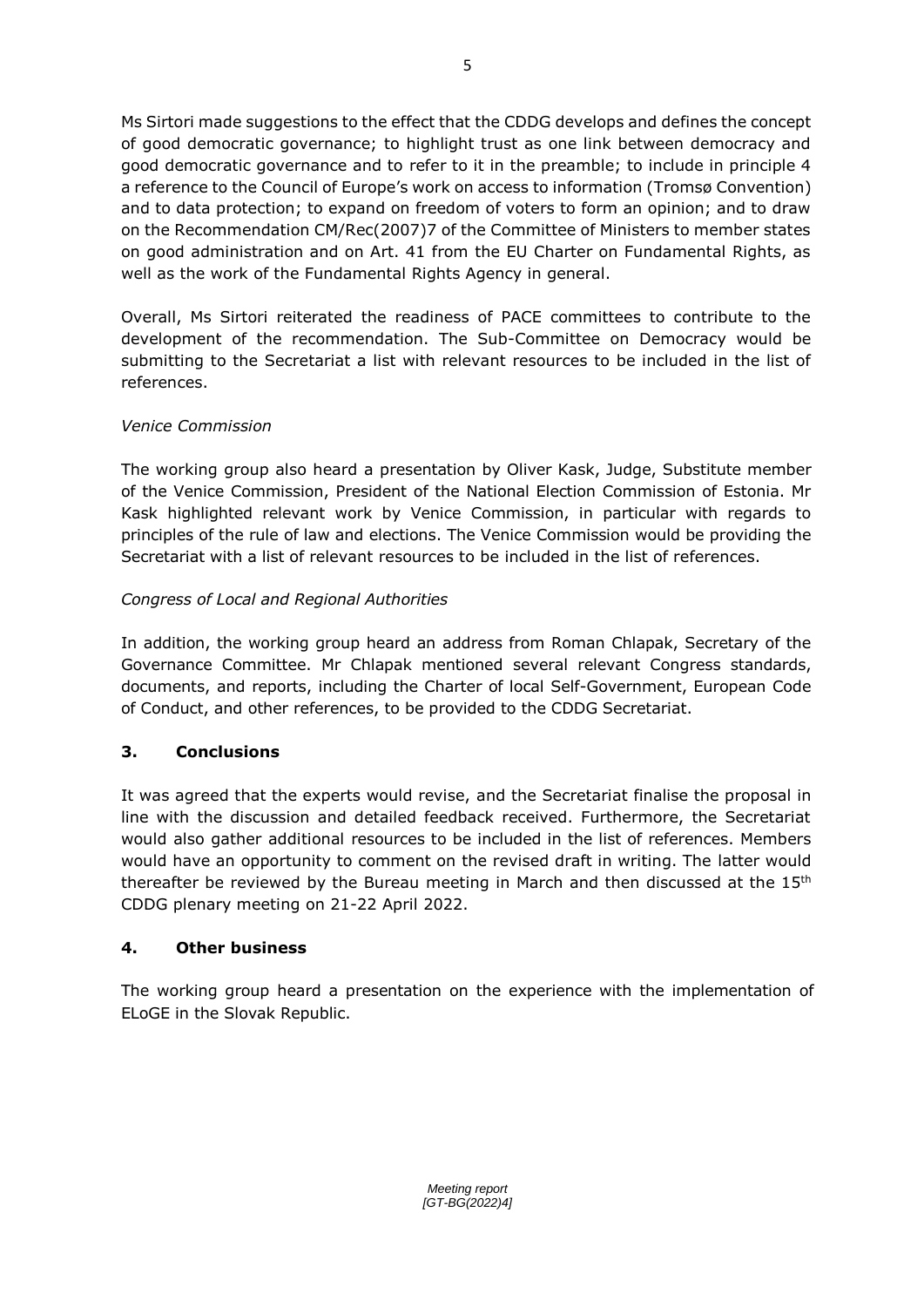## **5. Next meeting**

The working group agreed to hold two more meetings to advance the drafting process: an informal online meeting on 9-10 June, in which members could also participate physically at their own expense, and a formal (hybrid or in-person) meeting on 15-16 September, with modalities to be determined.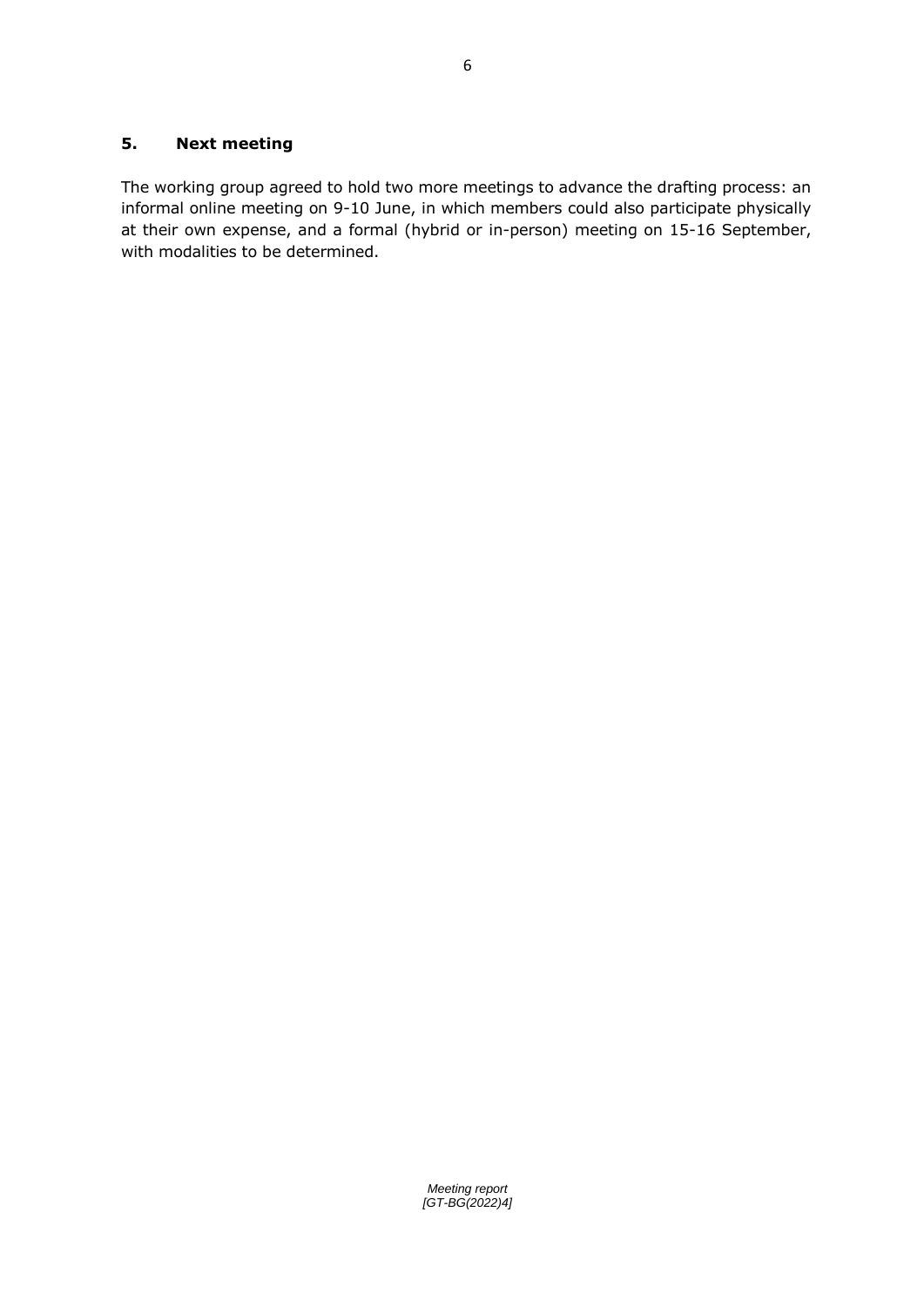#### **APPENDIX I**

7

#### **LIST OF PARTICIPANTS**

#### **CHAIR / PRESIDENT**

Mr Peter ANDRE, Ministry of Interior, Senior Expert for Legal Affairs, Wien

#### **BELGIUM / BELGIQUE**

Mr Edwin LEFEBRE, Deputy Director, Ministry of the Flemish Community, Agency for Home Affairs, Brussels

#### **CZECH REPUBLIC / REPUBLIQUE TCHEQUE**

Mr Kristian MALINA, Ministerial Assistant Principal, Department of Coordination of Public Administration and International Relations Ministry of the Interior of the Czech Republic

#### **ESTONIA / ESTONIE**

Ms Ave VIKS, Adviser, Governancer lecturer from Tallinn University

#### **FINLAND / FINLANDE**

Mr Markku MÖLLÄRI, Ministerial adviser, Department for Local Affairs and Regional Administration, Ministry of Finance, Helsinki

#### **GREECE / GRECE**

Mr Georgios CHRYSAFIS, Directorate of Organising and Functionning of Local Government, Ministry of the Interior, Athens

Mr Vasiliki MASOURA, expert within the Department of Organisation and Functioning of Second Level of Local Government, Athens

Mr Kimon SIDIROPOULOS, Head of the Department of Organisation and Functioning of First Level of Local Government, Athens

Ms Elli STILIANIDI, Expert within the independent department of International and European relations, Ministry of Interior of the Hellenic Republic, Athens

## **ITALY / ITALIE**

Mr Francesco GIUSTINO, Presidenza del Consiglio dei Ministri, Ufficio Attività Internazionali, ROMA

#### **MALTA / MALTE**

Mr Natalino ATTARD, Director General (Local Government), Local Government Division, Ministry for Justice, Culture and Local Government, VALLETTA

#### **NORWAY / NORVEGE**

Prof. Sigrid STOKSTAD, Associate Professor in the Department of Public and International Law, Faculty of Law, University of Oslo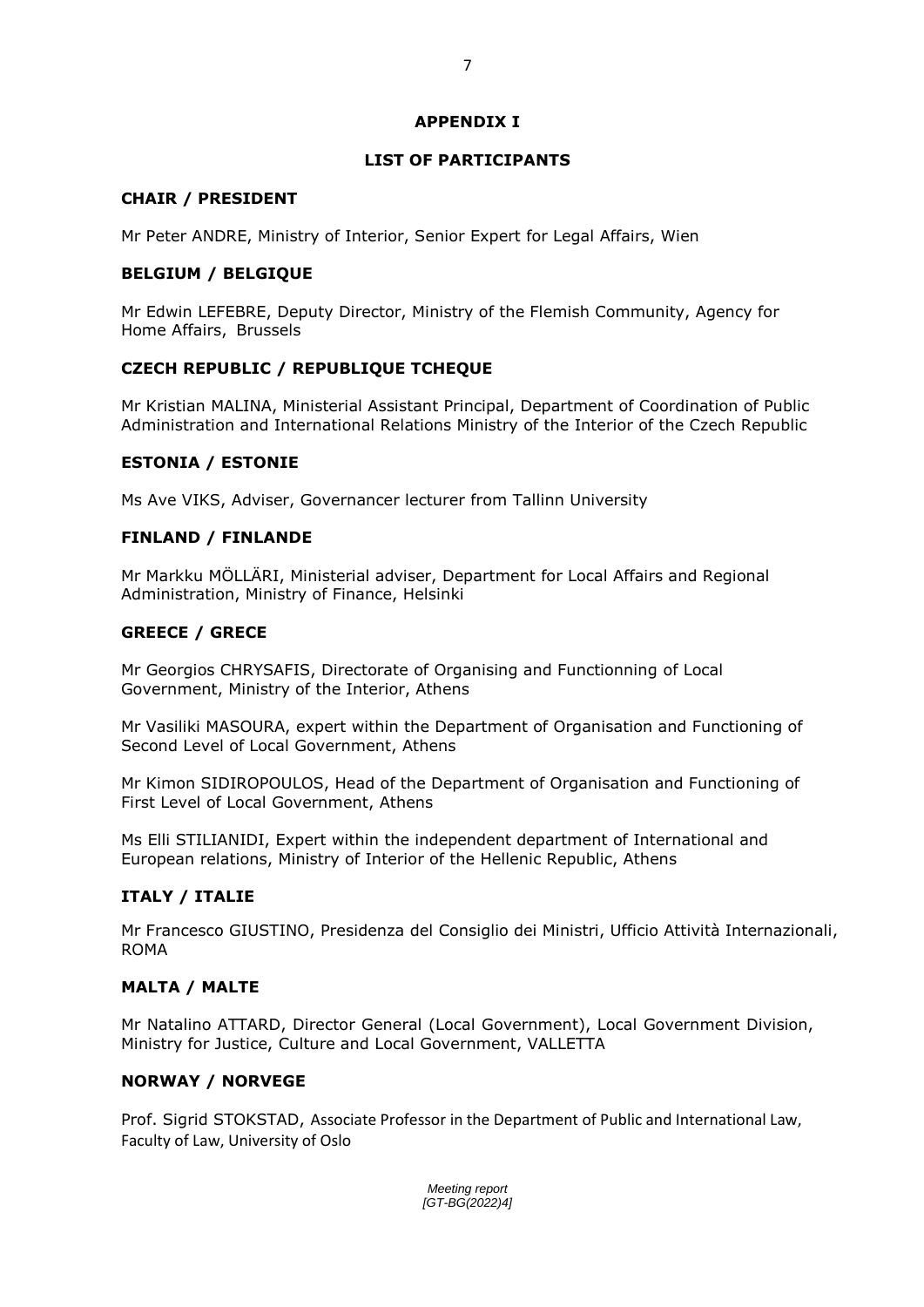## **PORTUGAL**

Ms Tânia MOURATO, Head of Department, Directorate-General for Local Authorities, LISBOA

## **SLOVAK REPUBLIC / REPUBLIQUE SLOVAQUE**

Ms Veronika LAKATOŠOVÁ, Local Self-Government and Foreign Affairs Unit, Department of Public Administration, Ministry of Interior of the Slovak Republic, Bratislava

## **UNITED KINGDOM / ROYAUME-UNI**

Mr Paul ROWSELL, Head of Governance Reform and Democracy Unit, Department for Levelling Up, Housing and Communities, Local Government & Communities Directorate, Ministry of Housing, Communities and Local Government, LONDON

Ms Siobhan SMYTH, Senior Policy Adviser, Governance Reform and Democracy Unit, Ministry of Housing, Communities and Local Government, LONDON

Ms Kirsty BROWN, Governance Reform and Democracy Unit, Department for Levelling Up, Housing and Communities, Local Government & Communities Directorate, Ministry of Housing, Communities and Local Government, LONDON

## **PARTICIPANTS**

#### **PARLIAMENTARY ASSEMBLY OF THE COUNCIL OF EUROPE / ASSEMBLEE PARLEMENTAIRE DU CONSEIL DE L'EUROPE**

Ms Sonia SIRTORI, Head of Secretariat, Committee on Political Affairs and Democracy

Ms Aysegul ELVERIS, Committee on Political Affairs and Democracy

#### **CONGRESS OF LOCAL AND REGIONAL AUTHORITIES OF THE COUNCIL OF EUROPE / CONGRES DES POUVOIRS LOCAUX ET REGIONAUX DU CONSEIL DE L'EUROPE**

Mr Roman CHLAPAK, Governance Committee

## **CONFERENCE OF INGOS OF THE COUNCIL OF EUROPE / CONFERENCE DES OING DU CONSEIL DE L'EUROPE**

Mr Christoph SPRENG, Representative of the INGOs Conference to the CDDG, Initiatives of Change-International

## **VENICE COMMISSION / COMMISSION DE VENISE**

Mr Oliver KASK, Judge, Substitute member of the Venice Commission, President of the National Election Commission of Estonia

Mr Pierre GARRONE, Division of Elections and Political Parties – Venice Commission

Ms Taras PASHUK, Division of Elections and Political Parties – Venice Commission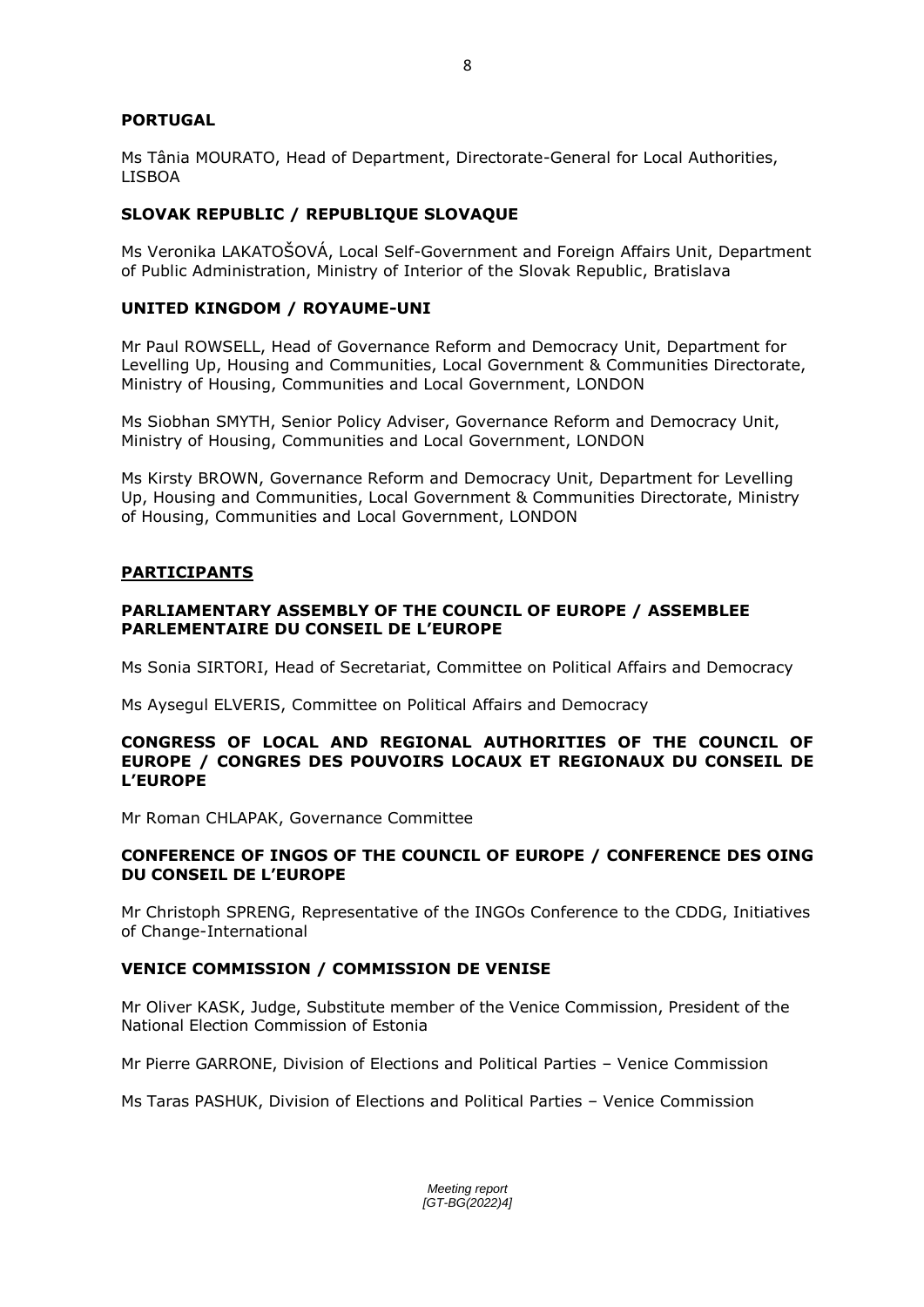## **CONSULTANTS EXPERTS / EXPERTS CONSULTANTS**

Mr Daniele DEL BIANCO, Director, Institute of International Sociology (ISIG), Gorizia, Italy

Ms Ramona VELEA, Deputy Director, Institute of International Sociology (ISIG), Gorizia, Italy

## **SECRETARIAT**

Mr Daniel POPESCU, Head of Democracy and Governance Department / Directorate of Human Dignity, Equality and Governance / Directorate General of Democracy

Ms Alina TATARENKO – Head of the Democratic Governance Division / Secretary of the CDDG / Directorate of Human Dignity, Equality and Governance / Directorate General of **Democracy** 

Mr Christophe SPECKBACHER, Administrator – Democratic Governance Division / Directorate of Human Dignity, Equality and Governance / Directorate General of Democracy

Ms Judith ORLAND, Democratic Governance Division – Directorate of Human Dignity, Equality and Governance - Directorate General of Democracy

Ms Isabelle ETTER - Assistant

## **Interpreters / Interprètes**

Ms Bettina LUDEWIG Mr Didier JUNGLING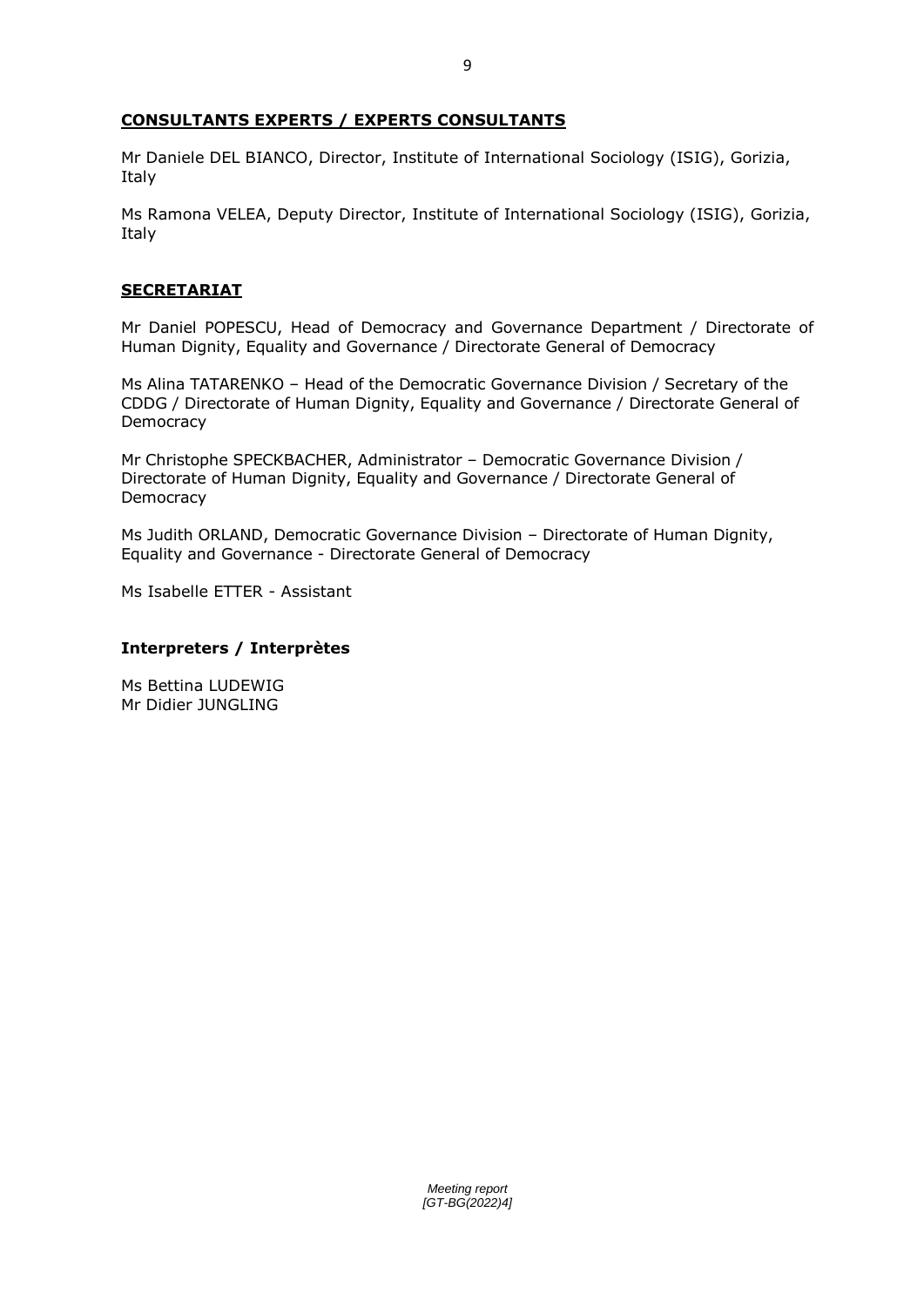## **APPENDIX II**

## **AGENDA**

# **Thursday 24 February 2022**

## **1. 10.30: Opening of the meeting**

- information by the Secretariat
- *tour de table* for the participants to introduce themselves

## **2. Election of the Chair and Vice-Chair**

| 3. | <b>Adoption of the agenda</b>                                                                                                                                                                                             | [GT-BG(2022)OJ1]                                                                                                   |
|----|---------------------------------------------------------------------------------------------------------------------------------------------------------------------------------------------------------------------------|--------------------------------------------------------------------------------------------------------------------|
| 4. | <b>Terms of reference</b>                                                                                                                                                                                                 | [GT-BG(2022)1]                                                                                                     |
|    | Information and discussion on the terms of reference, working<br>methods and time-table                                                                                                                                   |                                                                                                                    |
| 5. | 11.00: Drafting a recommendation for the Committee of<br>Ministers on 12 Principles of good democratic governance                                                                                                         |                                                                                                                    |
|    | Overview and presentation of proposals on a possible structure for a<br>recommendation: Secretariat                                                                                                                       | $[GT-BG(2022)2]$                                                                                                   |
|    | Presentation on experience with the implementation of the 12<br>Principles of Good Democratic Governance at local level, and further<br>proposals for the recommendation: Daniele del Bianco, Council of<br>Europe expert | [GT-BG(2022)3 and<br>background document<br>"Proposal for revision<br>and upgrading in a<br>multi-level governance |
|    | Questions and answers                                                                                                                                                                                                     | perspective"]                                                                                                      |

## **13.00: Lunch break**

**14.30:** Presentation on the Economist's democracy index and periodic reports: Joan Hoey, Director for Europe, Editor of the Democracy Index, The Economist Intelligence Unit (online)

Questions and answers

**15.00:** Contributions by the members of the working group on the structure and content of a draft recommendation and guiding principles in the light of the drafts presented and presentations made.

## **17.00: end of day 1**

10